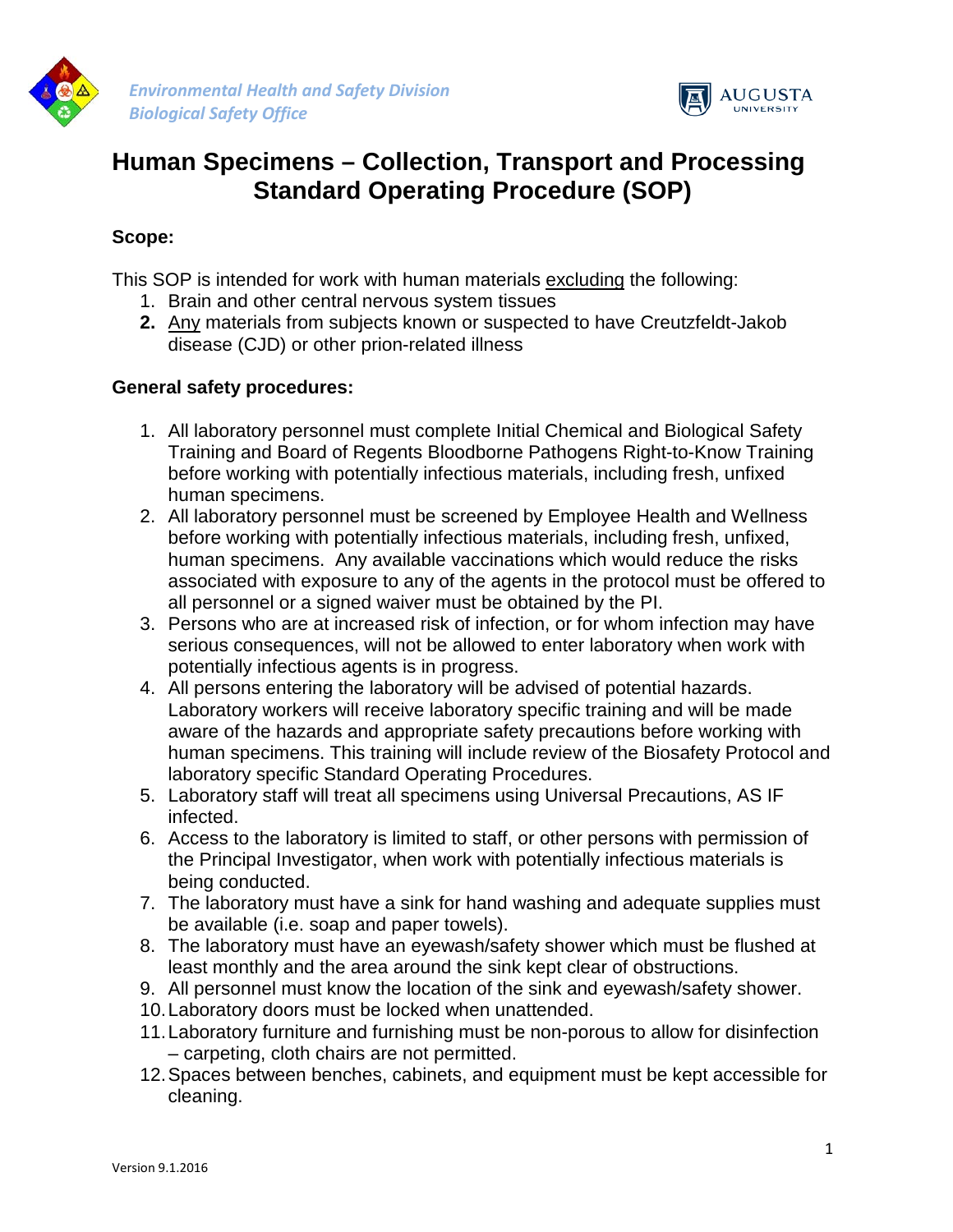

*Environmental Health and Safety Division Biological Safety Office*



- 13.Absorbent material such as cardboard boxes (other than biohazard boxes) must not be placed on the floor
- 14.Laboratory staff will not eat, drink, smoke, handle contact lenses, chew gum, or apply cosmetics in laboratory.
- 15.No hospital scrubs are to be worn in research laboratory areas.
- 16.All personal belongings, including food or drink, must be stored in areas designated for that purpose only.

#### **Specimen collection:**

- 1. Specimen collection should only be performed by personnel who have been trained and have demonstrated competency in the procedure to be performed.
- 2. Specimen collection must be performed in a patient care setting or in a laboratory space specifically designated for that purpose; it must not be performed in any area used for sample processing or analysis or in a basic science laboratory.
- 3. Universal precautions should be followed when collecting and/or handling specimens, including the following:
	- a. Washing hands thoroughly before the procedure.
	- b. Lab coat, gloves and safety glasses will be worn during the procedure and when handling vials and test tubes containing oral specimens.
	- c. Gloves will not be re-used under any circumstances.
	- d. All sharp objects will be placed in a sharps container placed within easy reach for disposal immediately following use.
	- e. Sharps will not be recapped or reused.
	- f. All medical personnel will remove gloves and wash hands before leaving patient care room or the room where the specimen collection was performed.

## **Centrifugation and opening vacuum tubes:**

- 1. Rotors with safety caps should be used when spinning human materials.
- 2. Safety caps should only be opened in a biosafety cabinet.
- 3. If a vial breaks during centrifugation, do not open the centrifuge; call the Biological Safety Office (1-2663) for assistance.
- 4. Vacuum tubes containing human blood should only be opened inside a biosafety cabinet.

## **After completion of procedures:**

- 1. Surfaces
	- a. All work surfaces are to be decontaminated at the completion of work, at the end of the day, and after any spill or splash of viable material.
	- *b.* An EPA registered, hospital approved disinfectant will be applied to all surfaces, concentration and contact time according to the manufacturer's instructions. *For example: a freshly diluted 10% bleach solution (v/v) will*